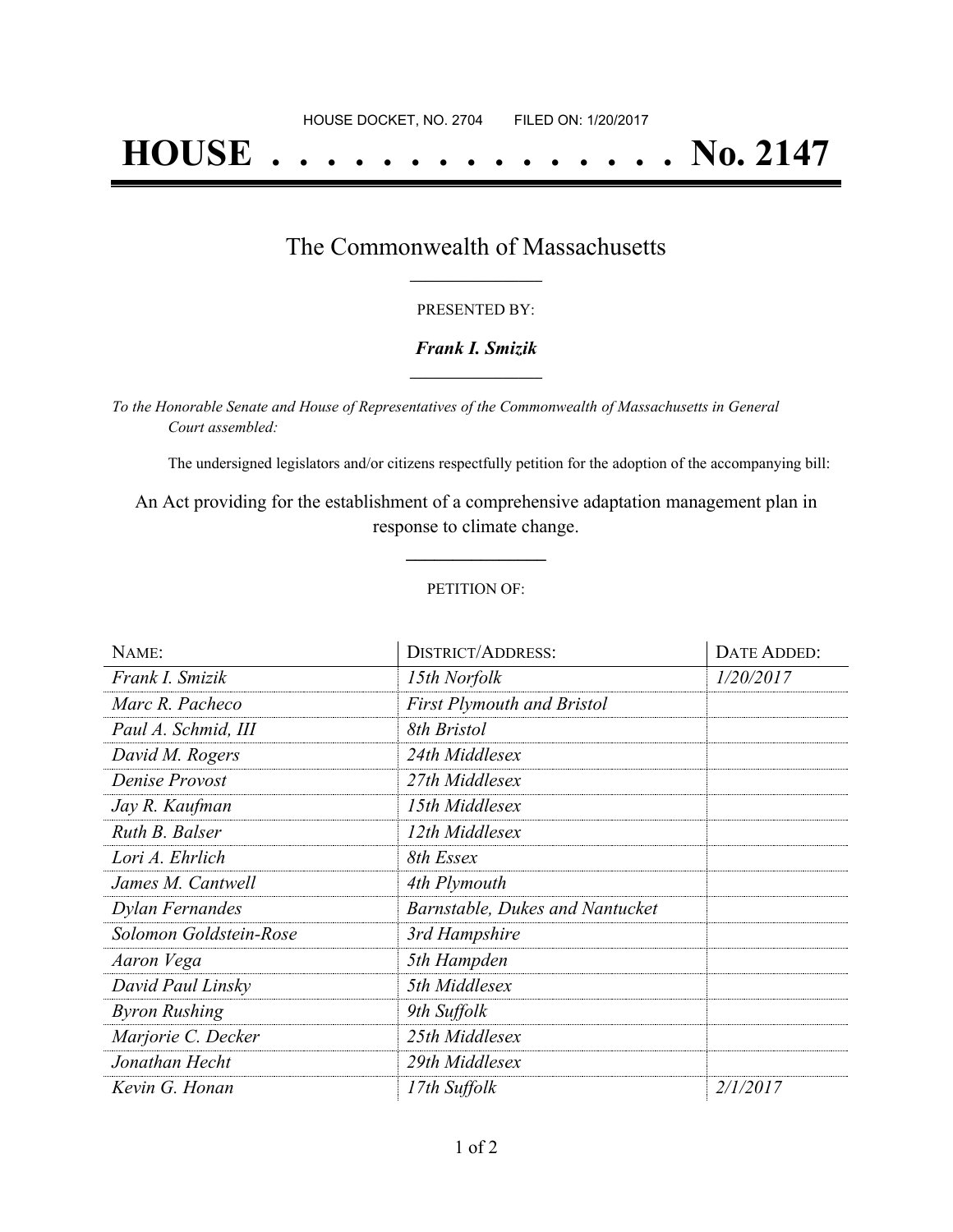| Kay Khan               | 11th Middlesex             |  |
|------------------------|----------------------------|--|
| Mike Connolly          | 26th Middlesex             |  |
| Kenneth I. Gordon      | 21st Middlesex             |  |
| Daniel Cullinane       | 12th Suffolk               |  |
| Carolyn C. Dykema      | 8th Middlesex              |  |
| RoseLee Vincent        | 16th Suffolk               |  |
| <b>Mathew Muratore</b> | 1st Plymouth               |  |
| Christine P. Barber    | 34th Middlesex             |  |
| Sarah K. Peake         | 4th Barnstable             |  |
| Barbara A. L'Italien   | Second Essex and Middlesex |  |
| Jay D. Livingstone     | 8th Suffolk                |  |
| Bruce J. Ayers         | 1st Norfolk                |  |
| Steven Ultrino         | 33rd Middlesex             |  |
| Natalie Higgins        | 4th Worcester              |  |
| Michael O. Moore       | Second Worcester           |  |
| Adrian Madaro          | 1st Suffolk                |  |
|                        |                            |  |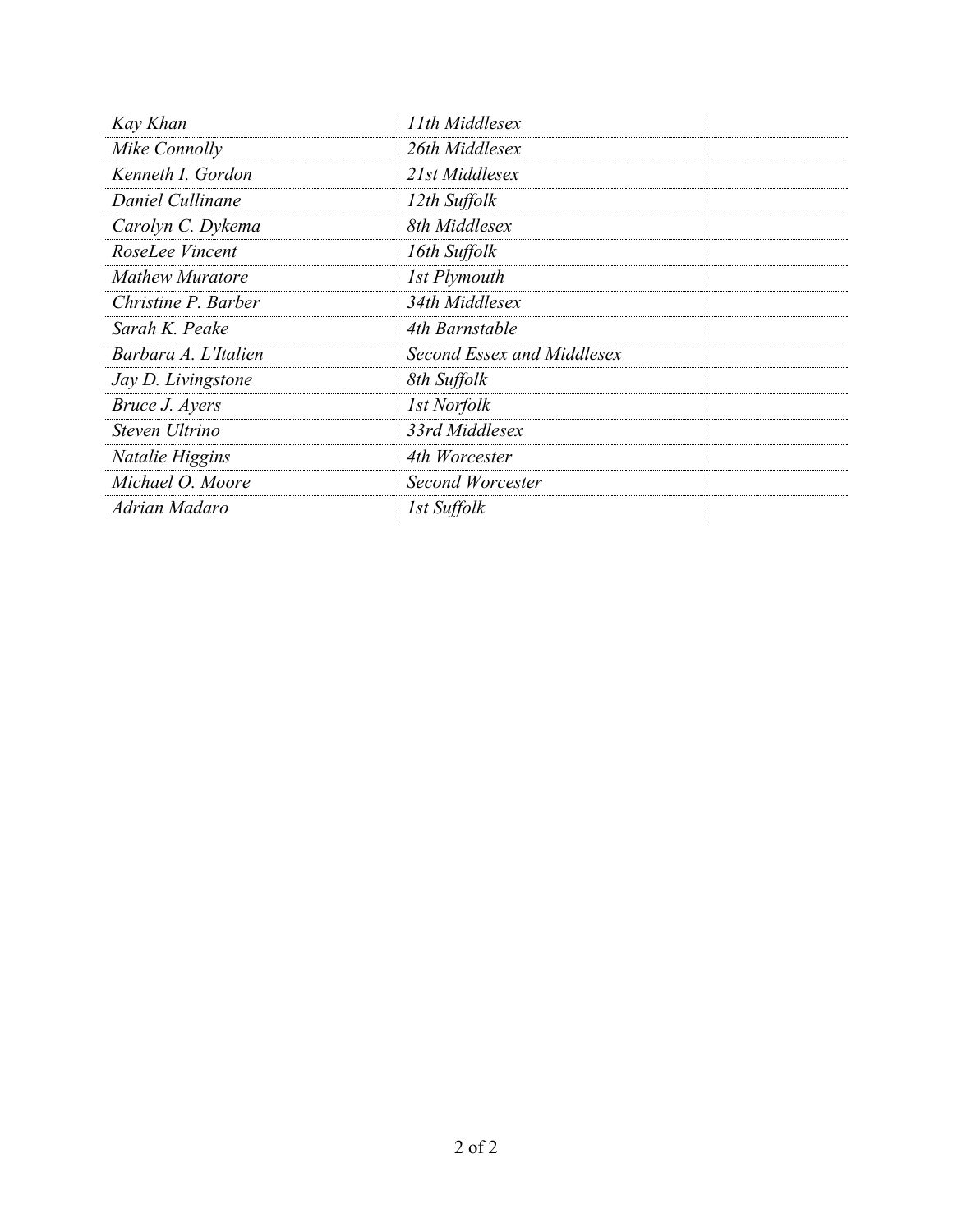### HOUSE DOCKET, NO. 2704 FILED ON: 1/20/2017

## **HOUSE . . . . . . . . . . . . . . . No. 2147**

By Mr. Smizik of Brookline, a petition (accompanied by bill, House, No. 2147) of Frank I. Smizik and others for legislation to provide for the establishment of a comprehensive adaptation management plan in response to climate change. Environment, Natural Resources and Agriculture.

## [SIMILAR MATTER FILED IN PREVIOUS SESSION SEE HOUSE, NO. *752* OF 2015-2016.]

## The Commonwealth of Massachusetts

**In the One Hundred and Ninetieth General Court (2017-2018) \_\_\_\_\_\_\_\_\_\_\_\_\_\_\_**

**\_\_\_\_\_\_\_\_\_\_\_\_\_\_\_**

An Act providing for the establishment of a comprehensive adaptation management plan in response to climate change.

Be it enacted by the Senate and House of Representatives in General Court assembled, and by the authority *of the same, as follows:*

1 SECTION 1. The General Laws are hereby amended by inserting after chapter 21O the

- 2 following chapter:-
- 3 CHAPTER 21P.

## 4 COMPREHENSIVE ADAPTATION MANAGEMENT ACTION PLANNING IN

- 5 RESPONSE TO CLIMATE CHANGE
- 6 Section 1. As used in this chapter, the following words shall have the following meanings
- 7 unless the context clearly requires otherwise: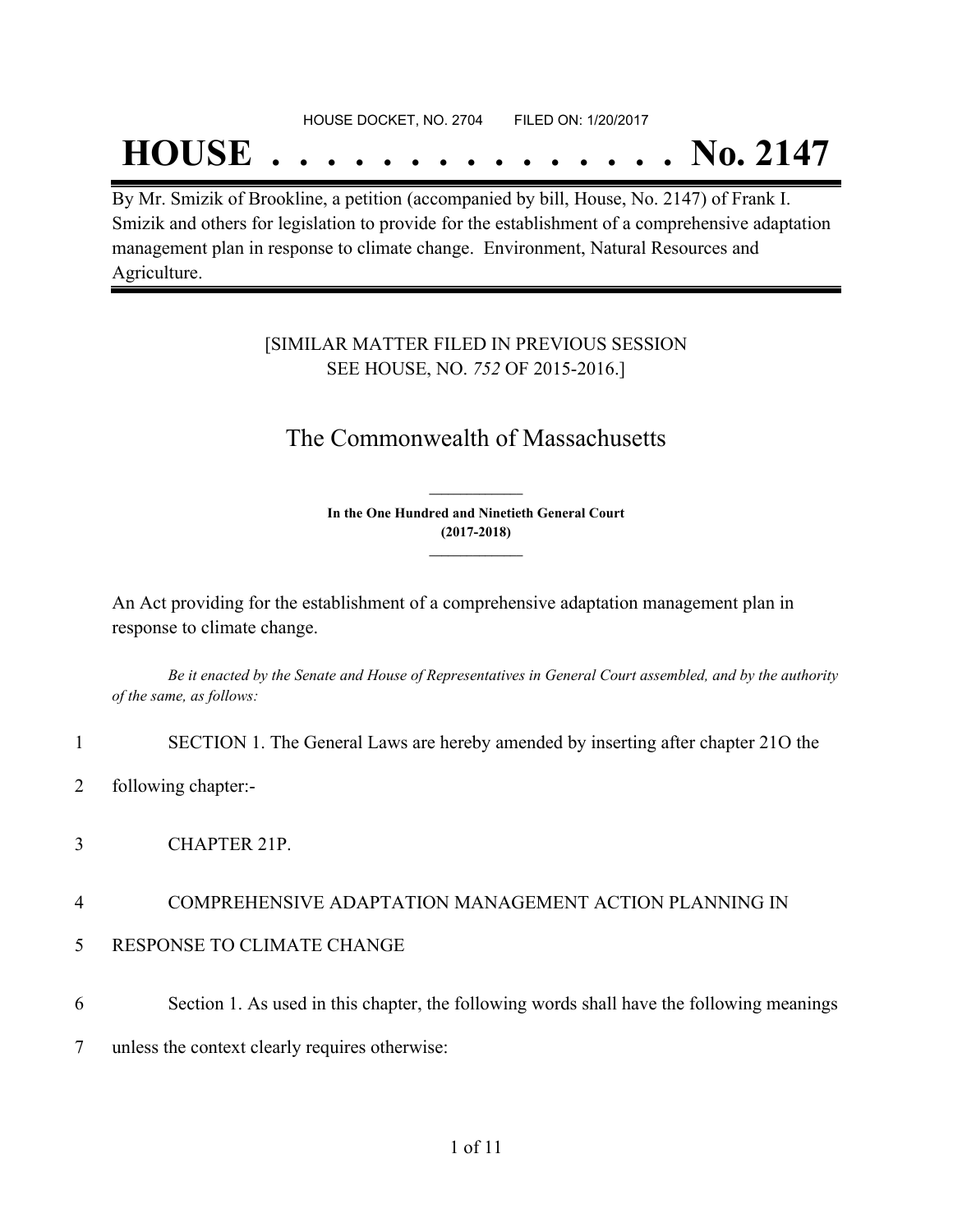| 8  | "Adaptation", a response and process of adjustment to actual or expected climate change            |
|----|----------------------------------------------------------------------------------------------------|
| 9  | and its effects that seeks to increase the resiliency and reduce the vulnerability of the          |
| 10 | commonwealth's built and natural environments and seeks to moderate or avoid harm or exploit       |
| 11 | beneficial opportunities to reduce the safety and health risks that vulnerable human populations   |
| 12 | and resources may encounter due to climate change.                                                 |
| 13 | "Executive office", the executive office of energy and environmental affairs.                      |
| 14 | "Hazard mitigation", an effort using nonstructural measures to reduce loss of life and             |
| 15 | property by lessening the impacts of major storms.                                                 |
| 16 | "Plan", the comprehensive adaptation management action plan.                                       |
| 17 | "Public utility", as defined in clause (7) of paragraph (j) of section 5 of chapter 21E.           |
| 18 | "Resilience", the ability to respond and adapt to changing conditions and withstand and            |
| 19 | rapidly recover with minimal damage from disruption due to climate-related events and impacts      |
| 20 | which may include, but shall not be limited to, shoreline improvement, seawall maintenance and     |
| 21 | expansion, infrastructure improvement or innovative building design and construction.              |
| 22 | "State agency", a legal entity of state government established by the legislature as an            |
| 23 | agency, board, bureau, department, office or division of the commonwealth with a specific          |
| 24 | mission that may either report to an executive office or secretariat or be independent division or |
| 25 | department.                                                                                        |
| 26 | "State authority", a body politic and corporate constituted as a public instrumentality of         |
| 27 | the commonwealth and established by an act of the legislature to serve an essential governmental   |
|    |                                                                                                    |

function; provided, however, that "state authority" shall include energy generation and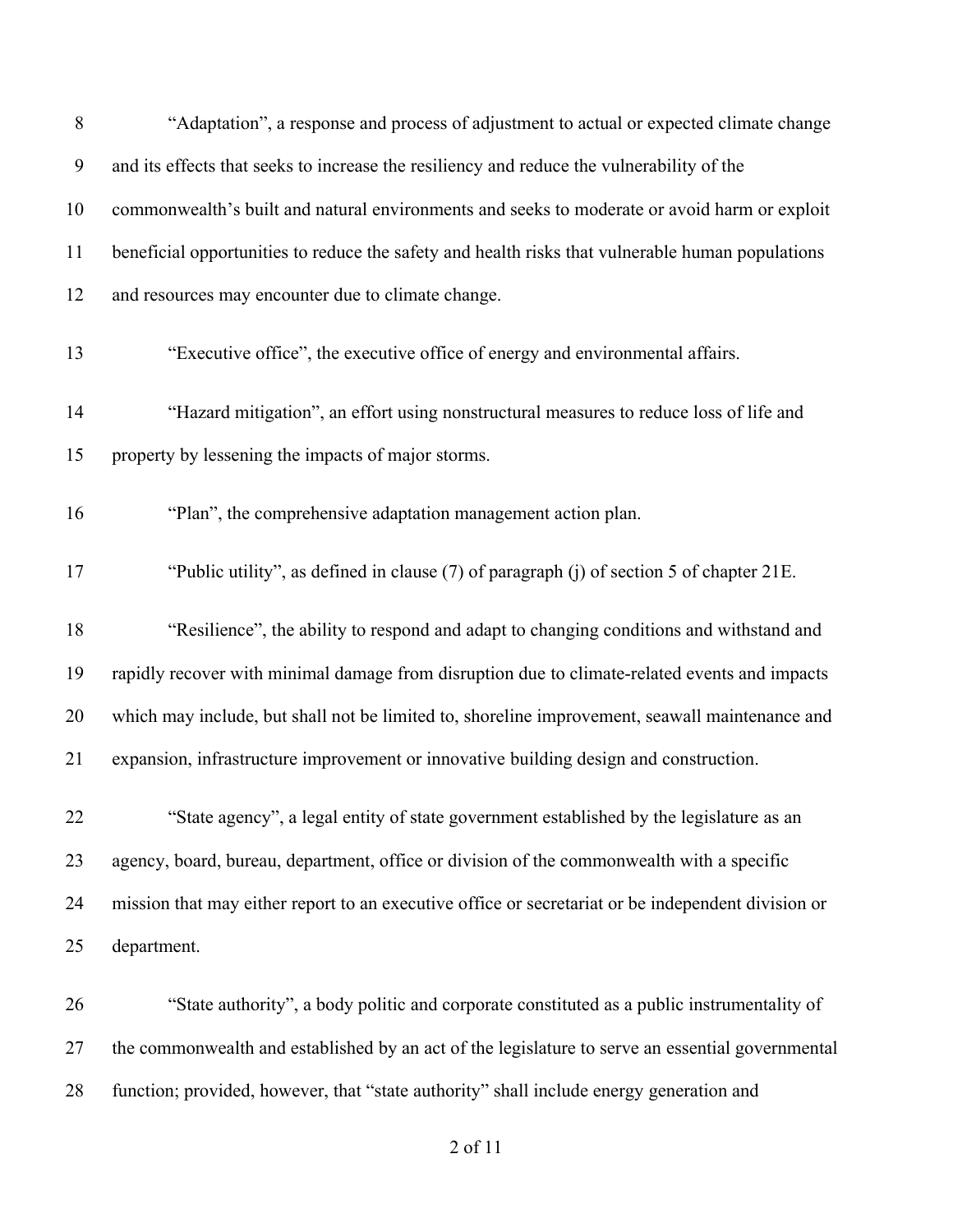transmission, solid waste, drinking water, wastewater and stormwater and telecommunication utilities serving areas identified by the executive office as subject to material risk of flooding; provided further, that unless designated as such by the secretary of energy and environmental affairs, "state authority" shall not include: (i) a state agency; (ii) a city or town; (iii) a body controlled by a city or town; or (iv) a separate body politic for which the governing body is elected, in whole or in part, by the general public or by representatives of member cities or towns.

 Section 2. (a) The secretary of energy and environmental affairs and the secretary of public safety and security, in consultation with appropriate secretariats as determined by the governor, shall develop, draft, adopt and revise at least once every 10 years, a comprehensive adaptation management action plan. The plan shall encourage and provide guidance to state agencies, state authorities and regional planning agencies to proactively address the consequences of climate change. The plan shall also provide a process for local and regional climate vulnerability assessment and adaptation strategy development and implementation and may encourage and provide guidance to cities and towns to proactively address the consequences of climate change. The plan and any updates shall be filed with clerks of the house of representatives and senate. The plan shall be developed with guidance from the comprehensive adaptation management action plan advisory commission established in section 3. Upon the adoption of the plan, all certificates, licenses, permits, authorizations, grants,

 financial obligations, projects, actions and approvals for any proposed projects, uses or activities in and by a state agency or state authority shall be consistent, to the maximum extent practicable, with the plan.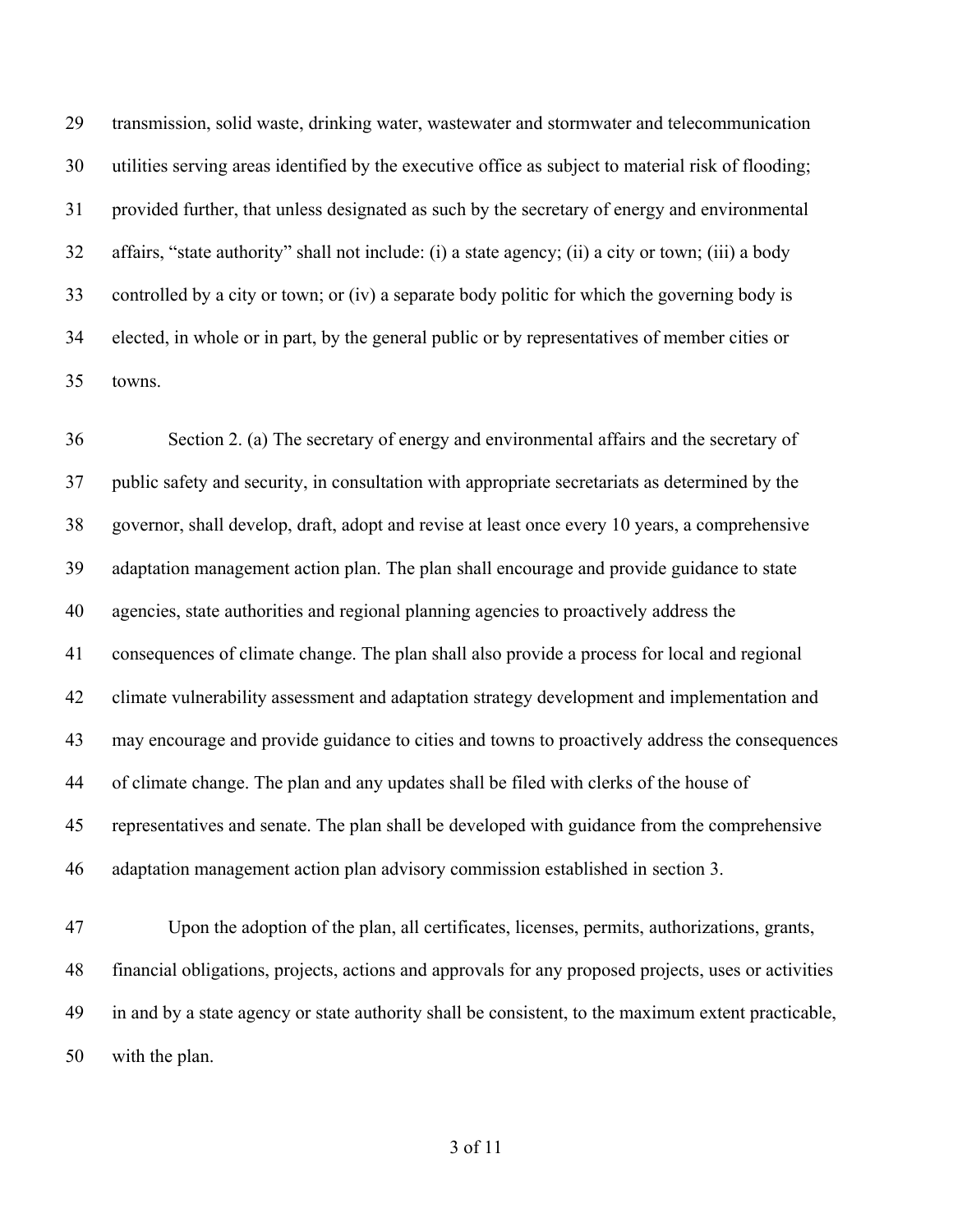(b) The plan shall include, but not be limited to: (i) a statement setting forth the commonwealth's goals, priorities and principles for ensuring effective prioritization for the resiliency, preservation, protection, restoration and enhancement of the commonwealth's built and natural infrastructure; (ii) a commitment to sound management practices which shall take into account the existing natural, built and economic characteristics of the commonwealth's most vulnerable areas and human populations; (iii) data on existing and projected climate trends, according to the best and latest data, forecasting and models including, but not limited to, changes for temperature, precipitation, drought, sea level, and inland and coastal flooding; (iv) a statement on the preparedness and vulnerabilities in the commonwealth's emergency response and infrastructure resiliency including, but not limited to, energy, transportation, communications, health and other systems; (v) an assessment of economic vulnerability, including but not limited to, local businesses in high-risk communities; and (vi) an assessment of natural resources and ecosystems, identifying vulnerabilities and strategies to preserve, protect, restore and enhance. Section 3. (a) There shall be a comprehensive adaptation management action plan advisory commission to assist the secretary of energy and environmental affairs and the secretary of public safety and security in developing the comprehensive adaptation management plan. The commission shall consist of: the secretary of the energy and environmental affairs or a designee; the secretary of public safety and security or a designee; 1 person from the University of Massachusetts with expertise in climate science chosen by the university; and 18 persons to be

appointed by the secretary of energy and environmental affairs and the secretary of public safety

and security, 1 of whom shall have expertise in transportation and built infrastructure, 1 of whom

shall have expertise in commercial, industrial and manufacturing activities, 1 of whom shall have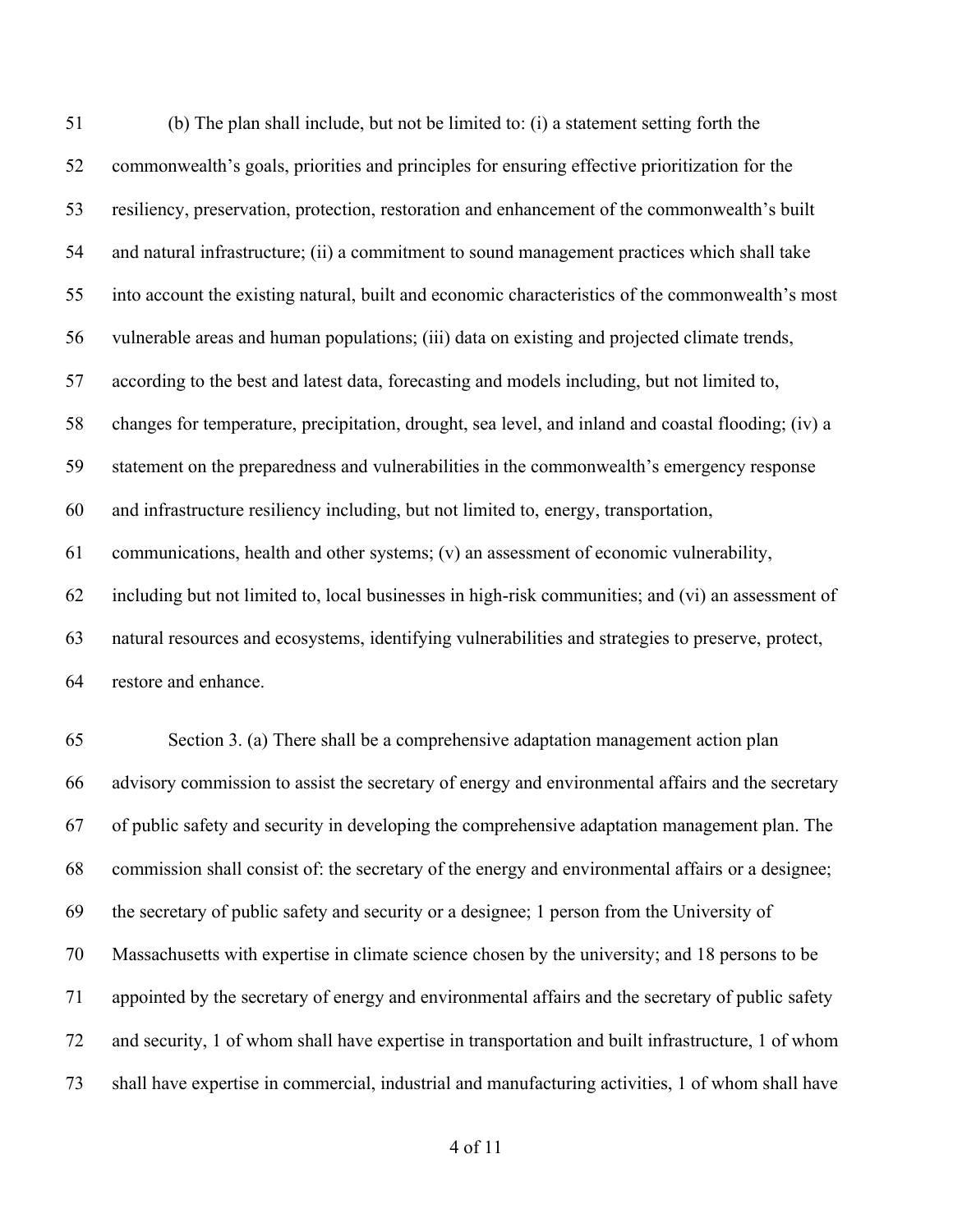expertise in commercial and residential property management and real estate, 1 of whom shall have expertise in energy generation and distribution, 1 of whom shall have expertise in wildlife and land conservation, 1 of whom shall have expertise in water supply and conservation, 1 of whom shall have expertise in the outdoor recreation economy, 1 of whom shall have expertise in economic and environmental justice, 1 of whom shall have expertise in ecosystem dynamics, 1 of whom shall have expertise in coastal zones and oceans, 1 of whom shall have expertise in rivers and wetlands, 1 of whom shall be a professional engineer, 1 of whom shall be from a statewide nonprofit land and water conservation organization;1 of whom shall have expertise in historic and cultural resources, 1 of whom shall be a property owner in a coastal community, 1 of whom shall have expertise in small business administration, 1 of whom shall be a certified floodplain manager and 1 of whom shall have expertise in local government. The secretary of energy and environmental affairs and the secretary of public safety and security shall jointly designate an appointee to serve as chair.

### (b) The advisory commission shall prepare a report:

 (1) identifying: (i) how the secretary of energy and environmental affairs can support existing adaptation, resilience and hazard mitigation efforts of state agencies, such as the StormSmart Coasts program at the office of coastal zone management, the coastal erosion commission report, BioMap2 at the department of fish and game and vulnerability studies being conducted by the department of public health and the Massachusetts Department of Transportation; (ii) recommendations of new actions that may be implemented immediately using existing state agency legal authority, state resources and funding based upon the recommendations included in the climate change adaptation report prepared pursuant to section 9 of chapter 298 of the acts of 2008 and existing climate change action plans prepared by regional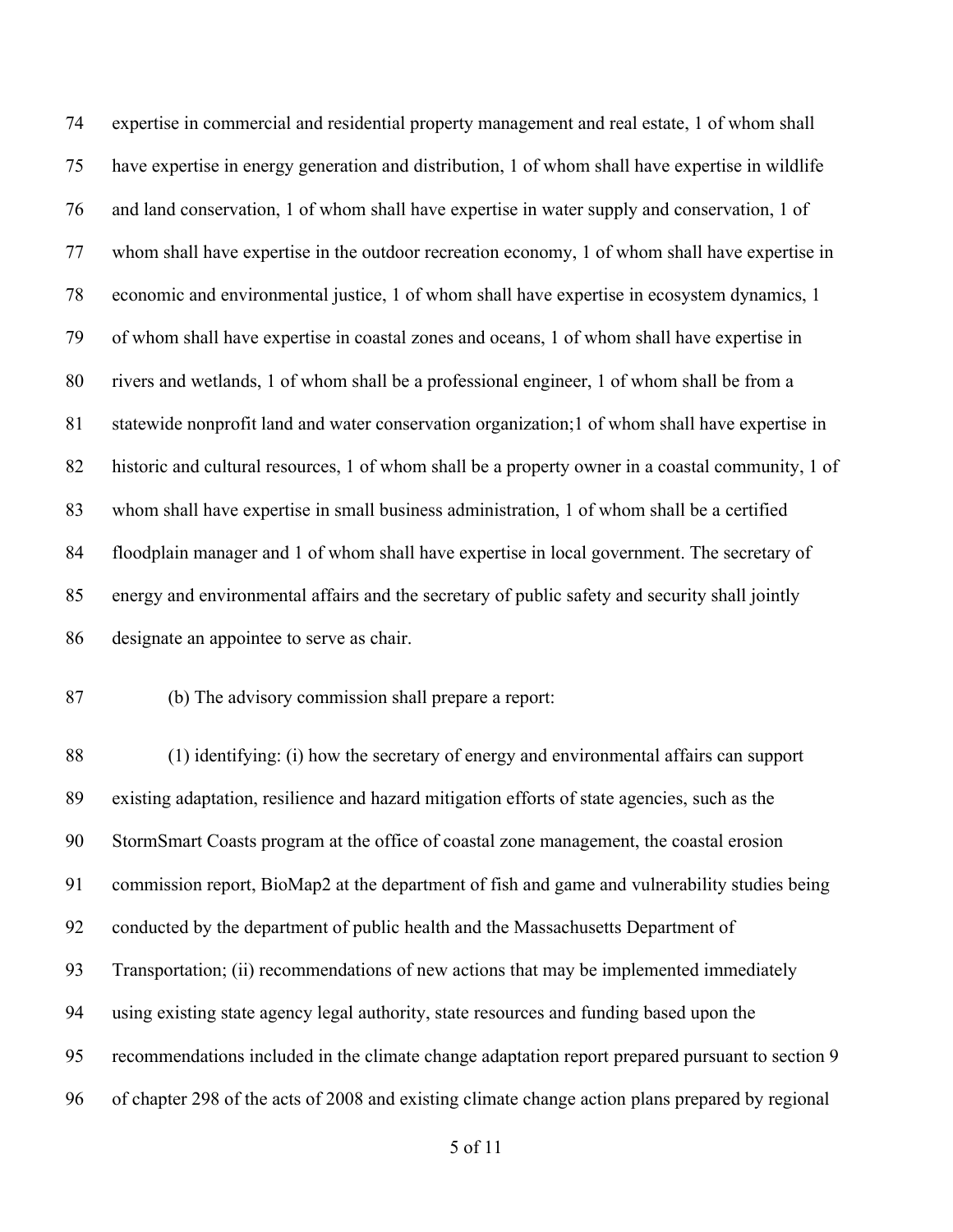planning agencies and municipalities; (iii) unilateral actions that can be taken by the executive branch to increase climate adaptation, resilience and hazard mitigation including, but not limited to, executive orders and policy directives issued by the governor or policies, regulations and guidance by the secretary of energy and environmental affairs; (iv) recommendations of new climate resilience and adaptation actions that require legislative authority, state resources or funding, including identification of funds to leverage opportunities through public-private partnerships; and (v) the cost of climate adaptation within the 10-year term of the plan, based upon the adaptation actions recommended in this report, existing climate action plans, including those prepared by regional planning councils, municipalities and state agency cost assessments outlined in section 4; and

 (2) providing information relative to the risks associated with climate change, both means and extremes, including, but not limited to, the risks associated with changes in temperature, drought, increased precipitation and coastal and inland flooding identified by the advisory committee on flood risks created by climate change established in section 39 of chapter 52 of the acts of 2014.

 Section 4. Each state agency, state authority and public utility, as designated by the secretary of environmental affairs and the secretary of public safety and security, shall, in consultation with the executive office, develop and update at least once every 10 years a vulnerability and adaptation assessment for their portfolio of assets based on the relevant scientific data and information collected by the comprehensive adaptation management action plan advisory commission pursuant to section 3. The vulnerability assessments shall classify the economic losses over time associated with each major asset for the relevant climate risks including, but not limited to, coastal and inland flooding and extreme heat, as unacceptable,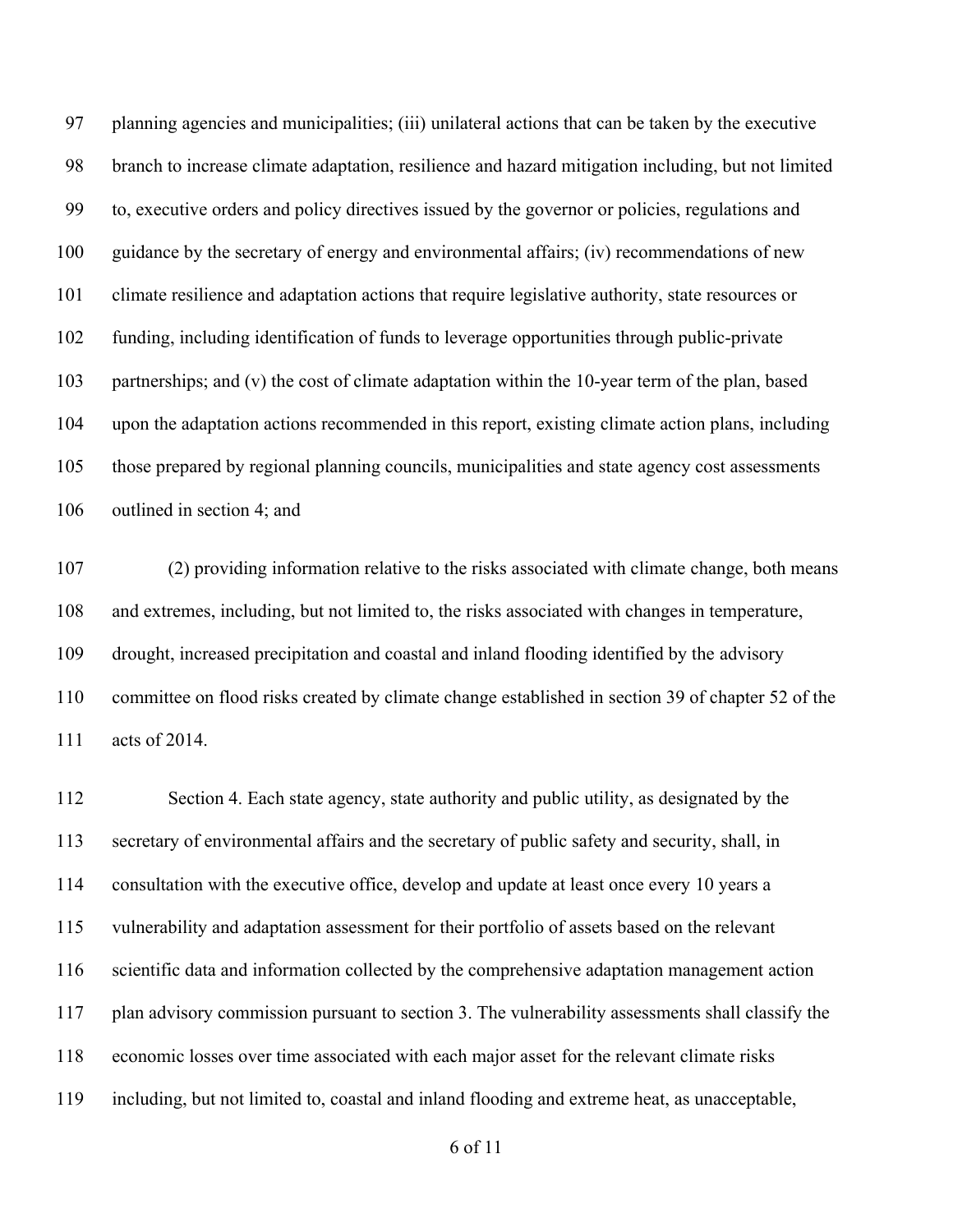noncritical or immaterial. For assets exposed to material risk of unacceptable losses, the vulnerability assessment shall include order-of-magnitude cost-estimates for: (i) measures to protect the assets; (ii) measures to make the assets resilient; and (iii) removal and relocation of the assets from exposed areas. Estimates shall also be prepared for the economic, social and environmental damages if no adaptation actions are taken. Qualitative cost-benefit discussions of projected social impacts of flood prevention versus flood resilience shall also be included in the vulnerability assessment.

 Section 5. The secretary of energy and environmental affairs and the secretary of public safety and security shall, at least 6 months before establishing a comprehensive plan pursuant to this chapter, provide for public access to the draft plan in electronic and printed copy form and shall provide for a public comment period, which shall include at least 5 public hearings across the commonwealth. The secretary of energy and environmental affairs and the secretary of public safety and security shall publish notice of any public hearing in the Environmental Monitor at least 30 days but not more than 35 days before the date of a hearing. A notice of a public hearing shall also be placed, at least once each week for the 4 consecutive weeks preceding the hearing in newspapers with sufficient circulation to notify the residents of the municipality in which the hearings shall be held. The public comment period shall remain open for at least 60 days from the date of the final public hearing. After the close of the public comment period, the secretary of energy and environmental affairs and the secretary of public safety and security shall issue a final plan and shall file the plan, together with legislation necessary to implement the plan, if any, by filing the same with the clerks of the house of representatives and senate.

 Section 6. The plan shall be consistent with this chapter and all other general and special laws. Nothing in the plan shall be construed to supersede existing general or special laws or to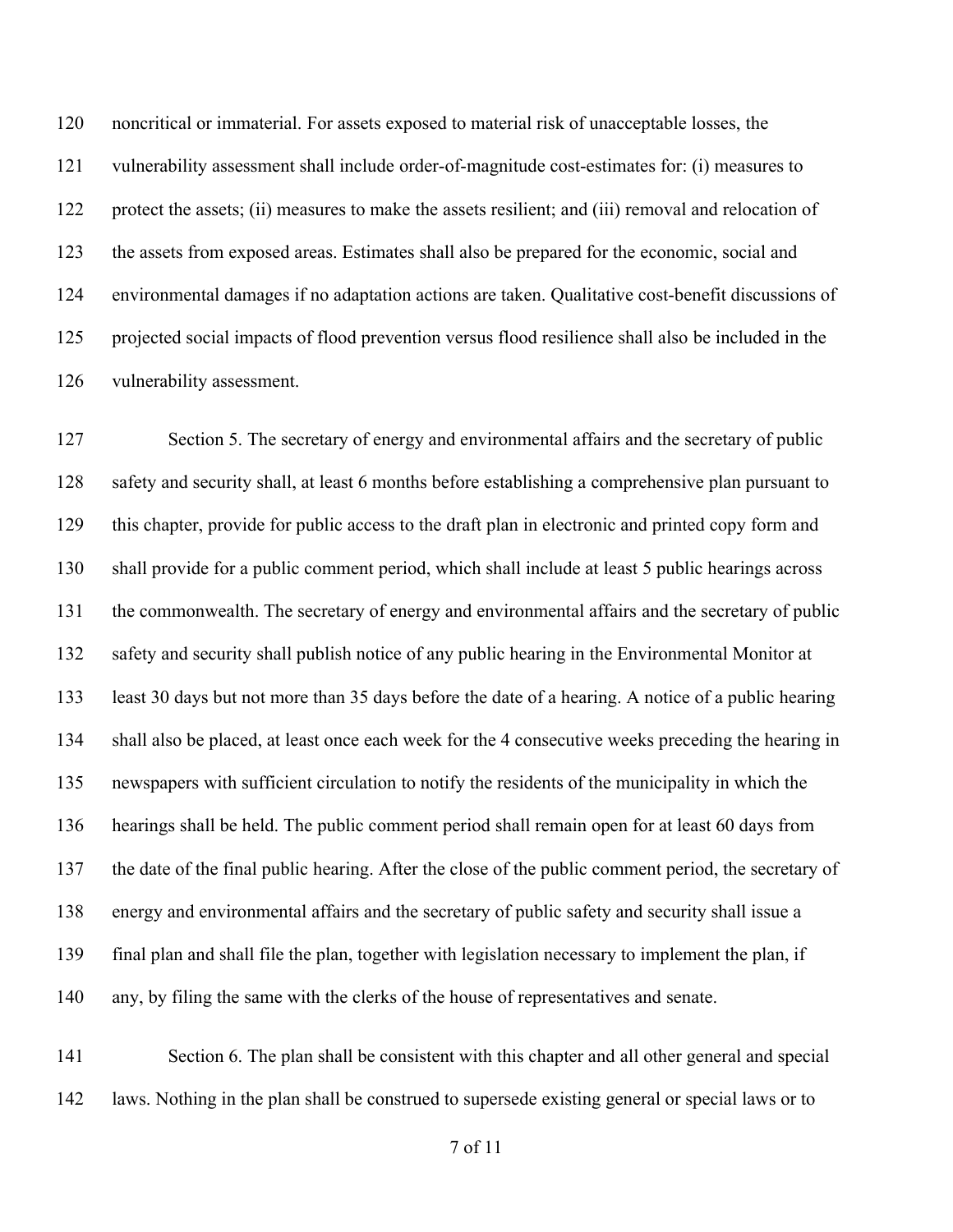confer any rights, or adversely impact existing rights, or remedies in addition to those conferred by general or special laws existing on the effective date of this chapter.

145 Section 7. The secretary of energy and environmental affairs shall develop and support a regional comprehensive climate change adaptation management action plan grant program which shall consist of financial assistance to regional planning agencies to develop and implement comprehensive cost-effective adaptation management action plans at the regional level of government. Funds shall be expended from item 2000-7070 of section 2A of chapter 286 of the acts of 2014 for the grant program and the department of energy resources may make available monies from amounts collected by the Department of Energy Resources Credit Trust Fund established in section 13 of chapter 25A of the General Laws for the grant program. Regional comprehensive adaptation management action plans shall include, but not be limited to: (i) technical planning guidance for adaptive municipalities through a step-by-step process for regional climate vulnerability assessment and adaptation strategy development; (ii) development of a definition of regional impacts by supporting municipalities conducting climate vulnerability assessments; (iii) a demonstrated understanding of regional characteristics, including regional environmental and socioeconomic characteristics; and (iv) prioritization of protecting identified inland and coastal vulnerable locations not yet built upon. The grants shall advance statewide, regional and local efforts to adapt land use, zoning, infrastructure, policies and programs to reduce the vulnerability of the built and natural environment to changing environmental conditions as a result of climate change and for the development and implementation of an outreach and education program in low income and urban areas about climate change and the effects of climate change.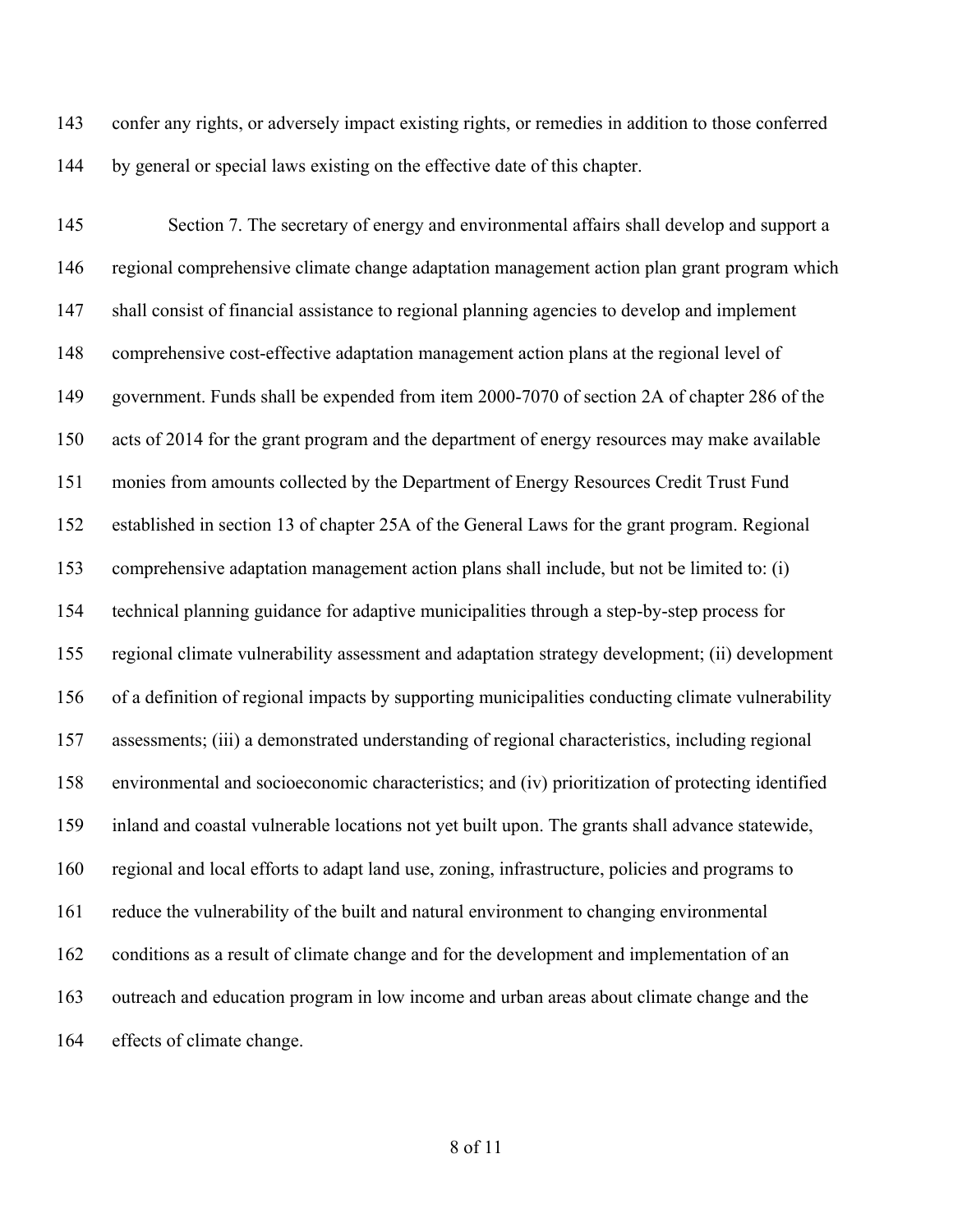Section 8. The executive office of energy and environmental affairs, in consultation with the division of capital asset management and maintenance, may acquire by purchase from willing sellers land abutting or adjacent to areas subject to the ebb and flow of the tide or on barrier beaches or in velocity zones of flood plain areas, on which structures have been substantially and repeatedly damaged by severe weather, for conservation and recreation purposes, including those rejected by the Pre-Disaster Mitigation Grant Program and the Hazard Mitigation Grant Program administered by the Federal Emergency Management Agency.

 Prior to the acquisition of any land under this section, the executive office shall develop a conservation and recreation management plan and coastal erosion mitigation and management plan for any such land after consultation with the municipality in which the land is located. The plan shall set forth the priority, description and location of lands to be acquired and any land management agreement reached between the agency and municipality that provides for local responsibility to carry out the development and management of the property. Land acquired pursuant to this section shall contain a deed restriction stating that the land shall be used for conservation and recreation purposes only.

 No land shall be acquired under this section until after a public hearing has been held by the executive office in the municipality in which the land is located to consider the management 182 plan. The executive office shall notify the mayor and city council in a city or the board of selectmen, planning board and conservation commission, if any, of a town not later than 10 days prior to any such hearing.

 If the executive office deems it necessary to make appraisals, surveys, soundings, borings, test pits or other related examinations to obtain information to carry out this section, the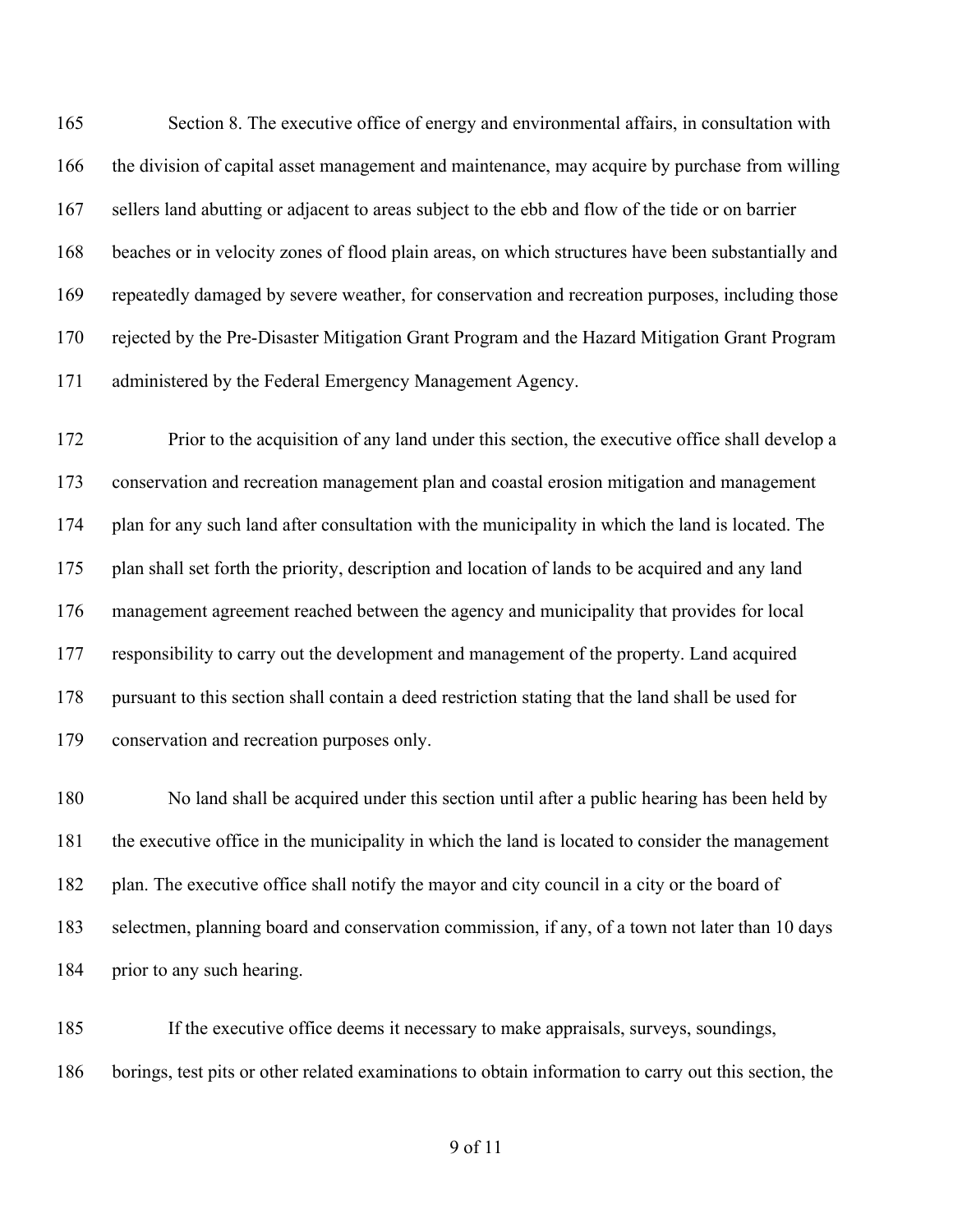executive office or its authorized agents or employees may, after due notice by registered mail, enter upon lands, water and premises, not including buildings, to make such appraisals, surveys, soundings, borings, test pits or other related examinations and such entry shall not be a trespass. The executive office shall provide reimbursement for any injury or actual damages resulting to the lands, waters and premises caused by any act of the executive office or its authorized agents or employees and shall, so far as possible, restore the lands to the same condition as prior to making such appraisals, surveys, soundings, borings, test pits or other related examinations.

 Section 9. (a) The executive office of energy and environmental affairs, acting for and on behalf of the commonwealth, may lease to a municipality or nonprofit organization, on a form approved by the attorney general, for not more than 25 years, certain property acquired by the commonwealth pursuant to section \_ or by the Federal Emergency Management Agency under 42 U.S.C. § 4001, as amended, for use as conservation and recreation areas. Leases shall be in such form and contain such provisions as the secretary of energy and environmental affairs, in consultation with the division of capital asset management and maintenance, shall determine, including such terms and conditions as necessary to comply with laws relative to the protection of barrier beaches. Lands shall be leased upon the express conditions that the land shall be used for conservation and recreation purposes only, that no permanent structures shall be erected and a reversionary clause that requires the lease to be terminated if the leased land is used in violation of any law relative to barrier beaches or condition of the lease.

 (b) In consideration for the granting of a lease authorized in subsection (a), the lessee municipality or nonprofit organization shall agree to maintain the acquired land as a clean, safe 208 and orderly conservation or recreation area.